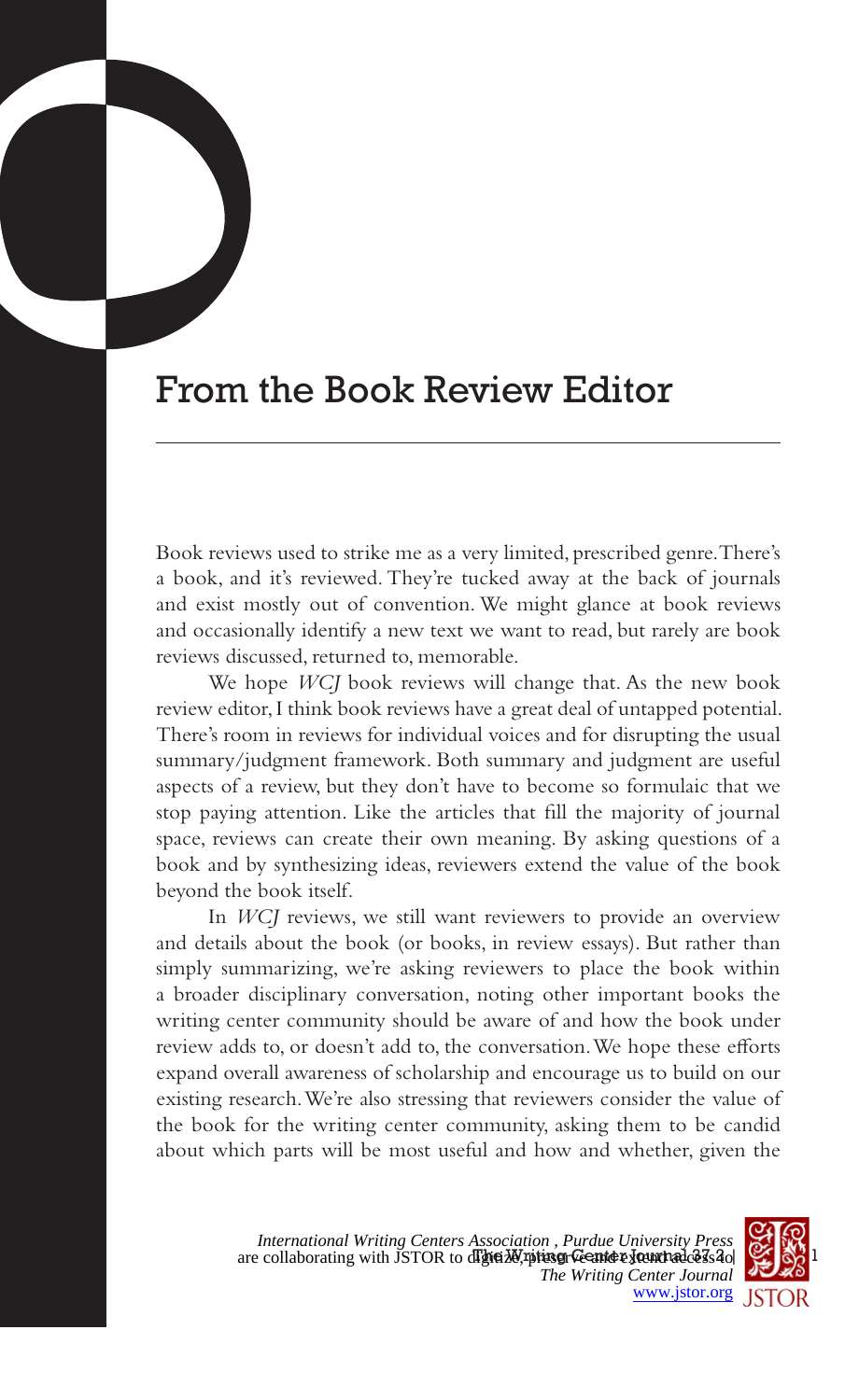limited budgets many of our centers face, the book is worth purchasing. And, we're encouraging reviewers to explore the formal conventions of the book-review genre—to play with voice and style and how content is presented. We believe some intellectual risk taking can push the boundaries of book reviews and make them as much a journal destination as the articles themselves.

When we're able, you'll find the book reviews share a theme, such as how the four reviews in this issue are each of a book nominated for the 2018 International Writing Centers Association Outstanding Book Award; or, reviews might complement the articles in a particular issue. Our main concern, though, is that the book-review section bring important texts to the writing center community's attention. Books with a writing center focus will of course be considered and included, but we're also interested in casting a wide net beyond writing centers, and you'll occasionally find books from composition, education, and other disciplines, with the reviewers working to show the relevance and connections to writing center practice.

Bottom line: we want the *WCJ* book-review section to be another space in the journal that informs and makes readers think, that raises ideas for future research, and that promotes the making of meaning in writing center studies. We hope you'll not only read these reviews but also follow up with the books themselves and incorporate them into your own thinking and work.